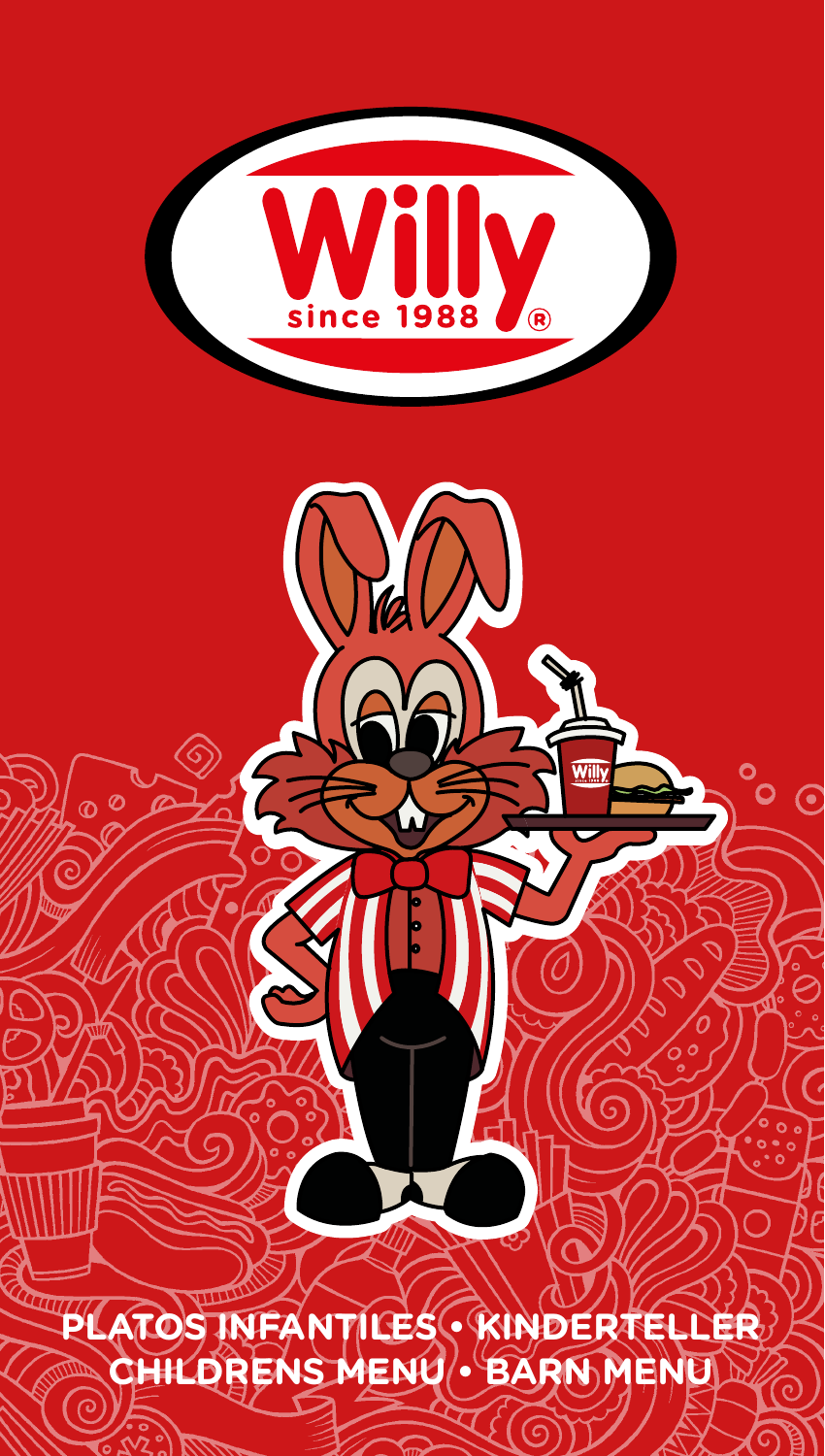|                 | 1. Hamburguesa con patatas 4,60                                                  |  |
|-----------------|----------------------------------------------------------------------------------|--|
|                 | 2. 1/4 de pollo con patatas  4,40                                                |  |
|                 |                                                                                  |  |
|                 | 4. Nuggets de pollo con patatas 4,00                                             |  |
|                 |                                                                                  |  |
|                 | 6. Kroll's "Pizza Sandwich" (Salsa de tomate, jamón york, queso y orégano). 4,10 |  |
|                 | 7. Escalope con patatas  4,50                                                    |  |
|                 | 8. Pechuga de pollo empanado con patatas 4,50                                    |  |
|                 |                                                                                  |  |
|                 |                                                                                  |  |
| 11 <sub>1</sub> | Filete de pescado empanado con patatas 4,40                                      |  |
|                 | 12. Pechuga de pollo plancha con patatas  4,30                                   |  |
|                 | 13. Chuleta de cerdo con patatas  4,00                                           |  |
|                 | 14. Tortilla francesa con patatas  3,70                                          |  |
|                 |                                                                                  |  |
|                 |                                                                                  |  |
| 17.             |                                                                                  |  |
| 18.             |                                                                                  |  |
|                 |                                                                                  |  |
|                 | $\mathbb{R}$ Helado especial para niños 3,00                                     |  |
|                 | (2 sabores, a elegir: fresa / chocolate / vainilla)<br>$\delta \tilde{\delta}$   |  |
|                 | Batidos de fresa, chocolate o vainilla4,00                                       |  |
|                 | Cóctel especial para niños 3,10                                                  |  |

 $\Lambda$ 

ົ

c

0

 $\mathcal{L}$ 

(V.A.T. INCLUDED) **(IVA INCLUDED)** (V.A.T. INCLUDED)

(V.A.T. INCLUDED)

(IVA INCLUIDO)

|          | 6. Kroll's "Pizzatoast" (Tomato Sauce, Ham, Cheese and Oregano) 4,10 |  |
|----------|----------------------------------------------------------------------|--|
|          | 7. Pork Escalope with Chips 4,50                                     |  |
|          | 8. Chicken Breast (in Breadcrumbs) with Chips 4,50                   |  |
|          | 9. Loin of Pork with Chips 4,00                                      |  |
|          | 10. Kebabs with Chips4,10                                            |  |
| $11_{-}$ |                                                                      |  |
|          | 12. Chicken Steak (breast) with Chips4,30                            |  |
|          |                                                                      |  |
|          | 14. Plain Omelette with chips 3,70                                   |  |
|          |                                                                      |  |
|          | 16. Sausage with Beans and Chips 3,70                                |  |
|          | 17. Egg with Beans and Chips3,70                                     |  |
|          | 18. Two eggs on Toast3,50                                            |  |
|          | 19. Chip Butty (Chips between Bread Cake) 3,00                       |  |
|          |                                                                      |  |
|          | Special Children's Ice-cream  3,00                                   |  |
|          | (2 colours: strawberry / Chocolate / Vanilla)<br>bin                 |  |
|          | Milkshake (Strawberry, Chocolate or Vanilla)  4,00                   |  |
|          |                                                                      |  |

 $\sim$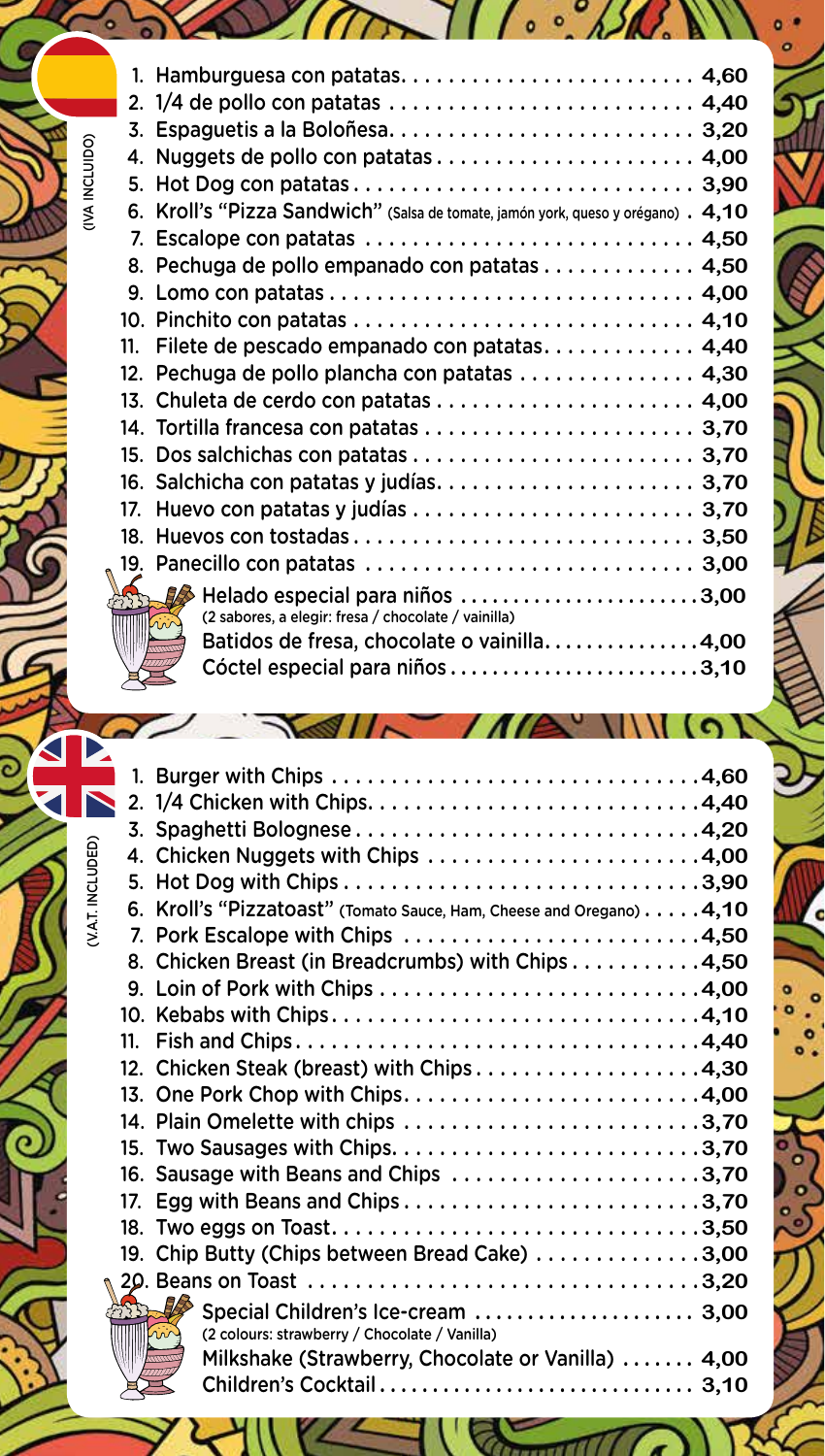|          | 4. Hähnchennuggets mit Pommes 4,00                                        |  |
|----------|---------------------------------------------------------------------------|--|
|          |                                                                           |  |
|          | 6. Kroll's "Pizzasandwich" (Tomatensoße, Schinken, Käse und Oregano) 4,10 |  |
|          | 7. Wienerschnitzel mit Pommes  4,50                                       |  |
|          | 8. Hähnchenschnitzel mit Pommes  4,50                                     |  |
|          | 9. Schweinelende mit Pommes 4,00                                          |  |
|          | 10. Fleischspieß mit Pommes  4,10                                         |  |
| $11_{-}$ | Paniertes Seehechfilet mit Pommes  4,40                                   |  |
|          | 12. Hähnchenfilet mit Pommes 4,30                                         |  |
|          | 13. Schweinekotelet mit pommes 4,00                                       |  |
|          | 14. Omelette natur mit Pommes 3,70                                        |  |
|          | 15. Zwei Frankfurter Würstchen mit Pommes 3,70                            |  |
|          | 16. Frankfurter Würstchen mit Bohnen und Pommes  3,70                     |  |
|          | 17. Spiegelei mit Bohnen und Pommes 3,70                                  |  |
|          |                                                                           |  |
|          |                                                                           |  |
|          | 120 Weisse Bohnen mit Toast  3,20                                         |  |
|          | Spezial Kindereisbecher3,00                                               |  |
|          | (Zwei Sorten: Erdbeere/Schokolade/Vaniller)<br>Fin                        |  |
|          | Milchshake (Erdbeere, Schokolade oder Vanille) 4,00                       |  |
|          |                                                                           |  |

 $($ 

 $\ddot{\phantom{0}}$ 

|     | 1. Hamburgare med pommes frites $\dots\dots\dots\dots\dots\dots\dots4,60$ |
|-----|---------------------------------------------------------------------------|
|     | 2. $1/4$ Kyckling med pommes frites 4,40                                  |
|     |                                                                           |
|     | 4. Kycklingnuggets med pommes frites 4,00                                 |
|     | 5. Varm Korv med pommes frites 3,90                                       |
|     | 6. Kroll's "Pizza Sandwich" (tomatsås, skinka, ost och oregano) 4,10      |
|     | 7. Fläskschnitzel med pommes frites4,50                                   |
|     | 8. Panerade Kycklingbröst med pommes frites 4,50                          |
|     | 9. Benfri fläskkotlett med pommes frites4,00                              |
|     | 10. Grillspett med pommes frites 4,10                                     |
| 11. | Panerad Kummelfilé med pommes frites 4,40                                 |
| 12. |                                                                           |
|     | 13. Fläskkotlett med pommes frites 4,00                                   |
|     | 14. Fransk omelett med pommes frites 3,70                                 |
|     | 15. Två Korv med pommes frites3,70                                        |
|     | 16. Korv med bönor och pommes frites3,70                                  |
|     | 17. Stekt ägg med bönor och pommes frites3,70                             |
|     | 18. Rostat brömed två ägg 3,50                                            |
|     | Specialglass för barn  3,00                                               |
|     | (2 smaker: jordgubb / chokolad / vanilj)<br>$\lambda$                     |
|     | Milkshake (chokolad, vanilj eller jordgubb)  4,00                         |
|     | Specialcocktail för barn 3,10                                             |

o

≯ I  $\mathcal{C}/$ 

(MOMS INGÅR I PPISET) (IN UNSEREN PRISEN IST DIE MWST ENTHALTER)(MOMS INGÅR I PPISET)

(IN UNSEREN PRISEN IST DIE MWST ENTHALTER)